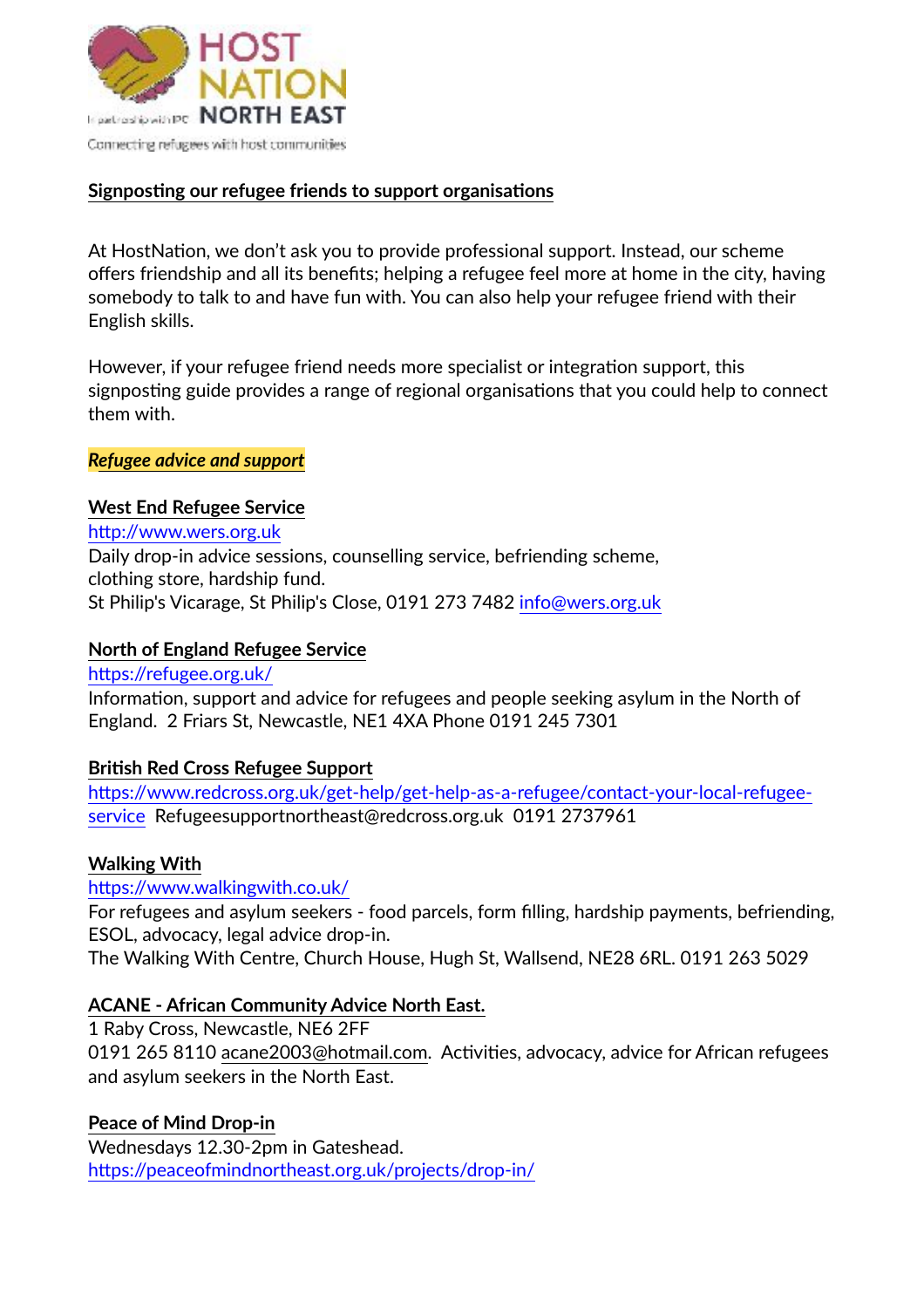Gateshead. Practical, emotional and educational support and sign-posting to other services. Plus tea/coffee and a chat with friends and volunteers. Arts and crafts for children. 07595 300326

## **JET - Helping you find your way in the UK**

#### <https://www.jetnorth.org.uk/>

Employment, training, integration activities, careers advice, ESOL and learning rosources We help people from the BME (Black Minority Ethnic) community, asylum seekers, refugees and New Migrant communities to find work, improve their skills and to integrate with the neighbours and understand their new surroundings. By appointment 0191 273 5761

### **Justice and Peace Refugee Project**

Food, information and support Vincent's Support Centre, New Bridge Street, Newcastle, NE1 2TQ 07407 091184 sara.harris@diocesehn.org.uk

### *Places to go for activities & well being*

### **Crossings - Free music project**

<http://www.crossings.org.uk/>

Weekly sessions, choir, musical instruments and volunteering opportunities in Gateshead & Newcastle. info@crossings.org.uk

### **Comfrey Project**

### <http://thecomfreyproject.org.uk/>

Gardening, information, support, promoting health and wellbeing among asylum seekers and refugees. Windmill Hills Centre, Chester Place, Gateshead, NE8 1QB

### *Women's health*

### **Tyneside Women's Health**

### [www.tynesidewomenshealth.org.uk/](http://www.tynesidewomenshealth.org.uk/)

Helping women improve their mental health and emotional wellbeing. Courses, advice and information. 30 Half Moon Lane, Gateshead, NE8 2AN. Also have an office in Newcastle. 0191 477 7898

### **The Angelou Centre**

[www.angeloucentre.org.uk/](http://www.angeloucentre.org.uk/) Courses and information for Black, Asian and Minority Ethnic Women. Brighton Grove, Newcastle, NE4 5NR 0191 226 0394

### **West End Women and Girls Centre**

<http://westendwomenandgirls.co.uk> Stephenson Building, 173 Elswick Road, Newcastle, NE4 6SQ. 0191 273 4942 info@westendwomenandgirls.co.uk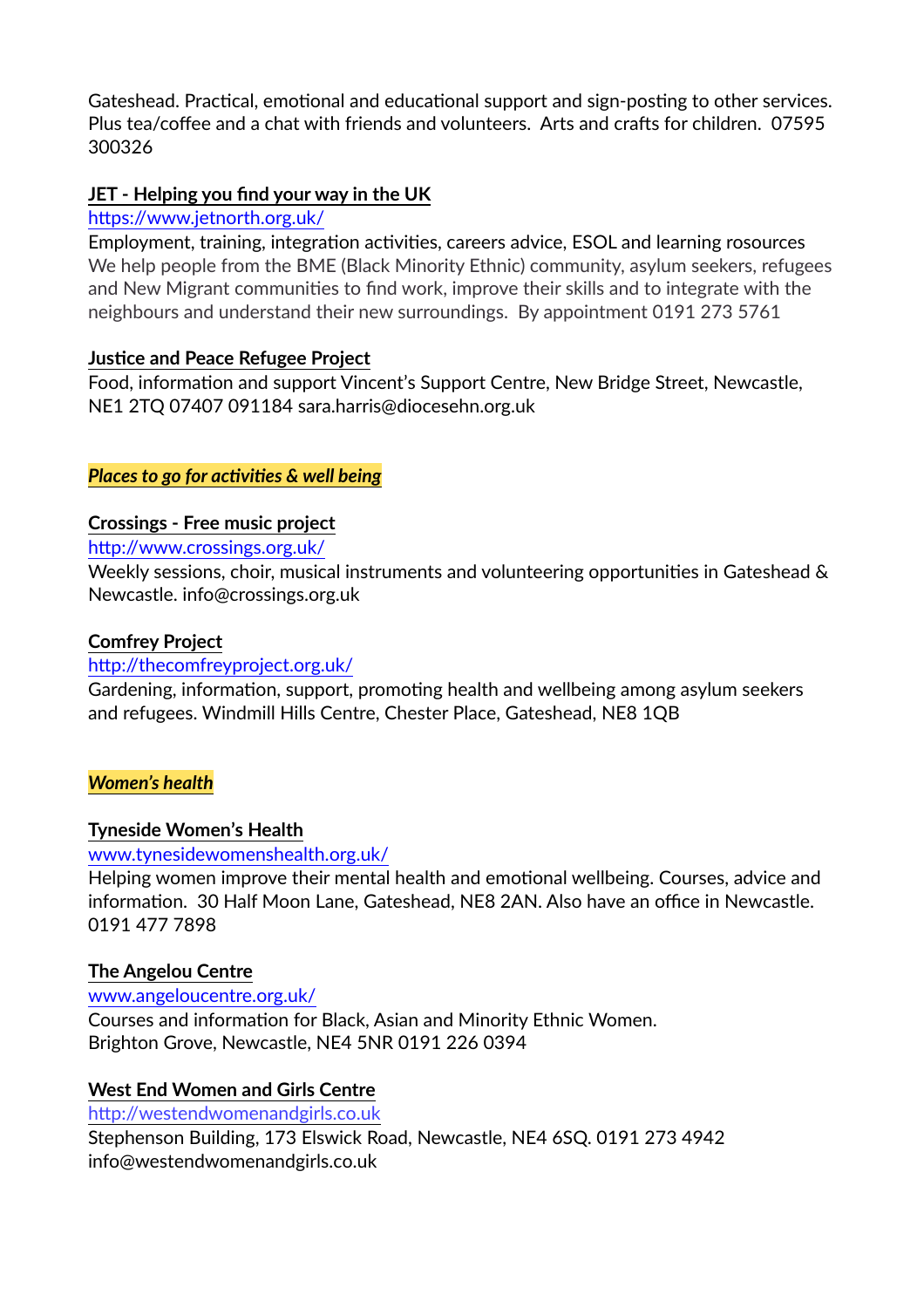## *Legal advice*

#### *North East Law Centre*

[www.nelawcentre.co.uk](http://www.nelawcentre.co.uk) Legal advice on immigration & asylum, welfare, discrimination & employment law. Mea House, Ellison Pl, Newcastle upon Tyne NE1 8XS General Advice Line: 0191 2304777 [info@newcastlelawcentre.co.uk](mailto:info@newcastlelawcentre.co.uk)

## **Right to Remain**

<http://righttoremain.org.uk> answer service (leave a message or send a text): 07756562384 contact@righttoremain.org.uk

### *Employment support*

### **Skills Hub**

[https://www.newcastle.gov.uk/services/libraries-culture/skills-and-business-services/skills](https://www.newcastle.gov.uk/services/libraries-culture/skills-and-business-services/skills-hub)[hub](https://www.newcastle.gov.uk/services/libraries-culture/skills-and-business-services/skills-hub) The Skills Hub brings together a range of partner organisations who offer young people and adults living in Newcastle:

- Careers advice and guidance
- Help getting into work and training
- Advice setting up a business

Email us at [skillshub@newcastle.gov.uk](mailto:skillshub@newcastle.gov.uk). Or simply call into see us on level 2 of Newcastle City Library

# **RefuAid**

### <https://refuaid.org/>

Support access to language tuition, higher education, finance and meaningful employment in the UK

### **Refeo**

<https://www.refeo.org/our-services-1> Refugee education for equal opportunities in the UK Mentoring, professional training and free laptops

# *English classes (ESOL)*

### **Action Language**

[www.actionfoundation.org.uk/language.html](http://www.actionfoundation.org.uk/language.html) Free ESOL classes. The CastleGate, Melbourne Street, Newcastle, NE1 2JQ language@actionfoundation.org.uk Ring to make an appointment 0191 231 3113

# **Crisis Skylight**

[www.crisis.org.uk/pages/crisis-skylight-newcastle.html](http://www.crisis.org.uk/pages/crisis-skylight-newcastle.html)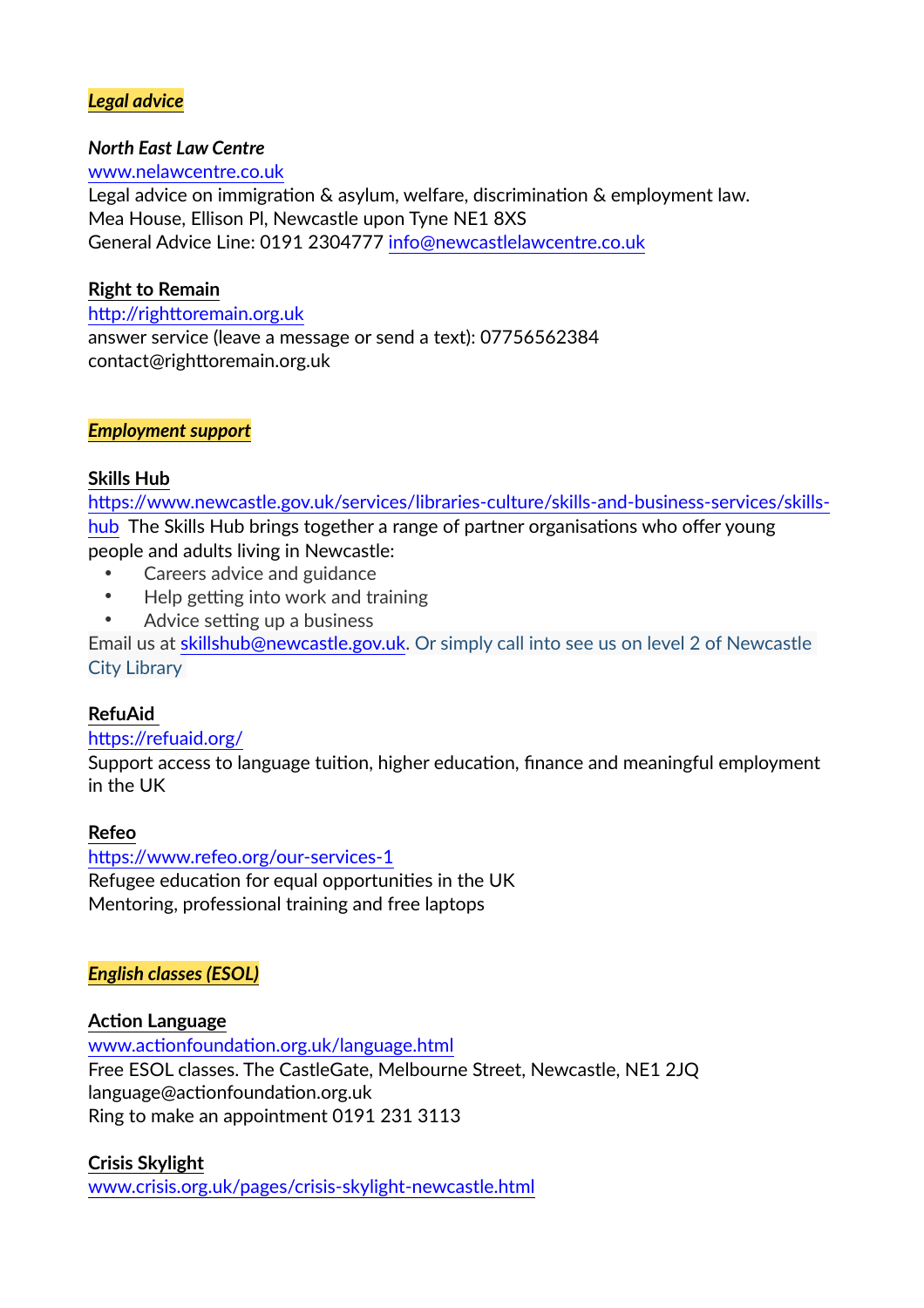Café, information, free courses, ESOL, culture group. City House, 1 City Road, Newcastle, NE1 2AF enquiries.newcastle@crisis.org.uk 0191 222 0622

## **North East Solidarity & Teaching (NEST)**

<https://www.nusu.co.uk/volunteering/details/536/>

Online and face to face English classes, conversation groups, befriending advocacy through Newcastle University Students Union

To register, email nest.union@ncl.ac.uk and [nestsupport.union@ncl.ac.uk](mailto:nestsupport.union@ncl.ac.uk)

## **English for All UK**

### <https://www.facebook.com/Englishforalluk>

Face to face informal ESOL class on Thursdays at DiverCity Hub, Buckingham St, Newcastle upon Tyne, NE4 5QU. There are also online classes. info@englishforall.uk

## **Gateshead College**

<http://www.gateshead.ac.uk/>

### **Newcastle College**

[www.ncl-coll.ac.uk/](http://www.ncl-coll.ac.uk/) Newcastle, NE4 5JE

## **Newcastle City Learning**

<https://www.newcastlecitylearning.ac.uk/> ESOL classes in Heaton and Westgate Road Westgate College, Newcastle NE4 9LU 0191 2773520

### *Welfare, housing & advice*

### **Citizens Advice Bureau**

[www.newcastlecab.org.uk/](http://www.newcastlecab.org.uk/)

Building 33 New Bridge St West, Newcastle, NE1 8AX 0844 499 4717 Advice and information. Inside City Centre Library, Charles Avison

### **Shelter**

Housing problems, debt problems, welfare benefits. 140-150 Pilgrim St, Newcastle, NE1 6TH. Free Advice Helpline 0808 800 4444

### **The Hub Welfare Rights and Advice Service**

<https://the-hub.org.uk/welfare-rights-advice/> Benefits information & help Westgate Baptist Church 07500 338126 or 07547 393191 hubprojectadvice@gmail.com